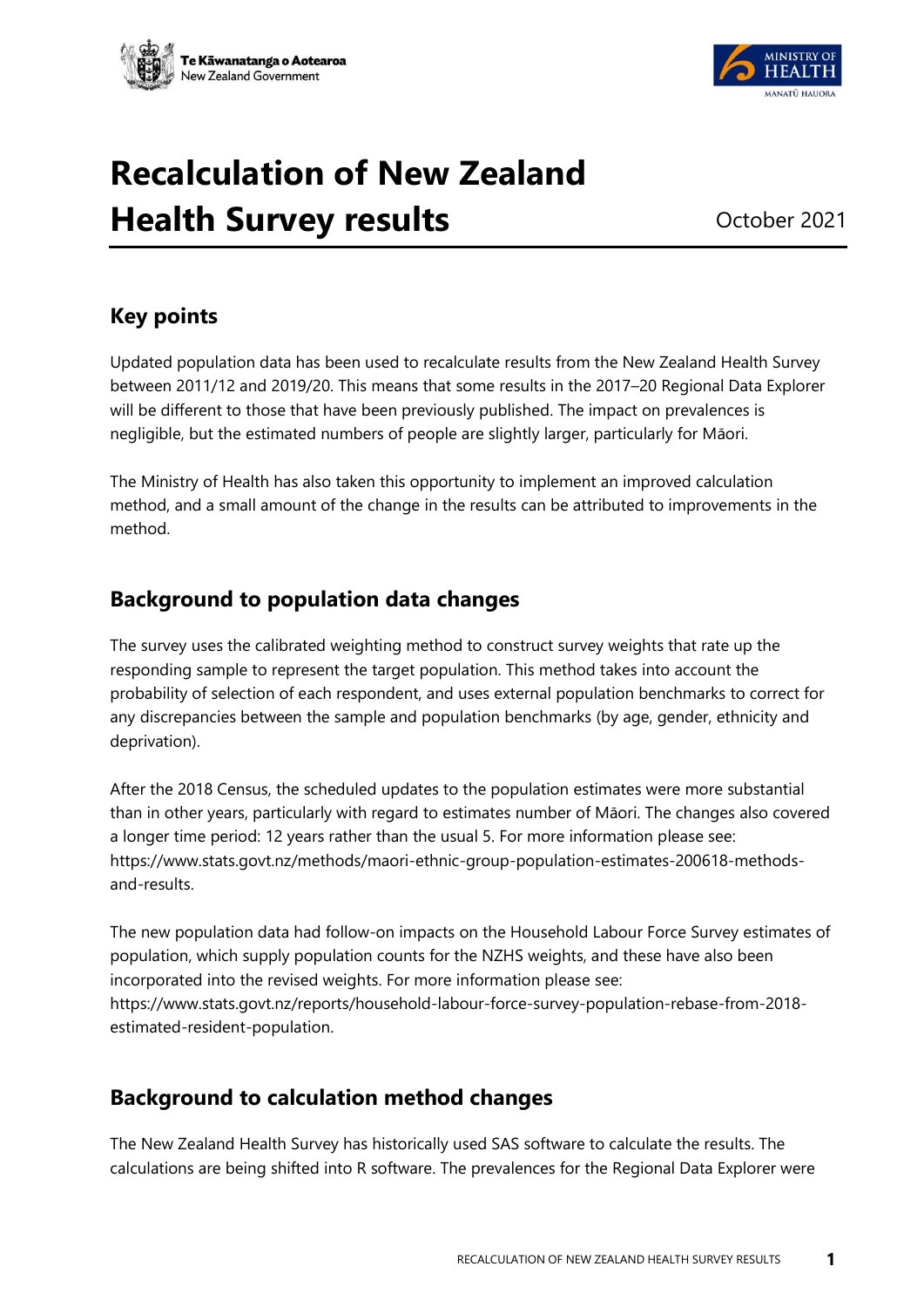calculated in R, though the weights have still been done in SAS. For a small number of indicators with complex rules there are small differences in results.

### **Impact on previously published results**

In the 2017–20 Regional Data Explorer, the new population data has been used to recalculate the prevalences, means, and adjusted rate ratios from the New Zealand Health Survey. This means that some results will be different to those that have been previously published. The impact on the New Zealand Health Survey prevalences is small because population data is not used directly as a denominator. The impact on the estimates of numbers of people are slightly larger, particularly in Māori.

#### **Comparison of original and recalculated time series for "good, very good, or excellent health", for adults and children**

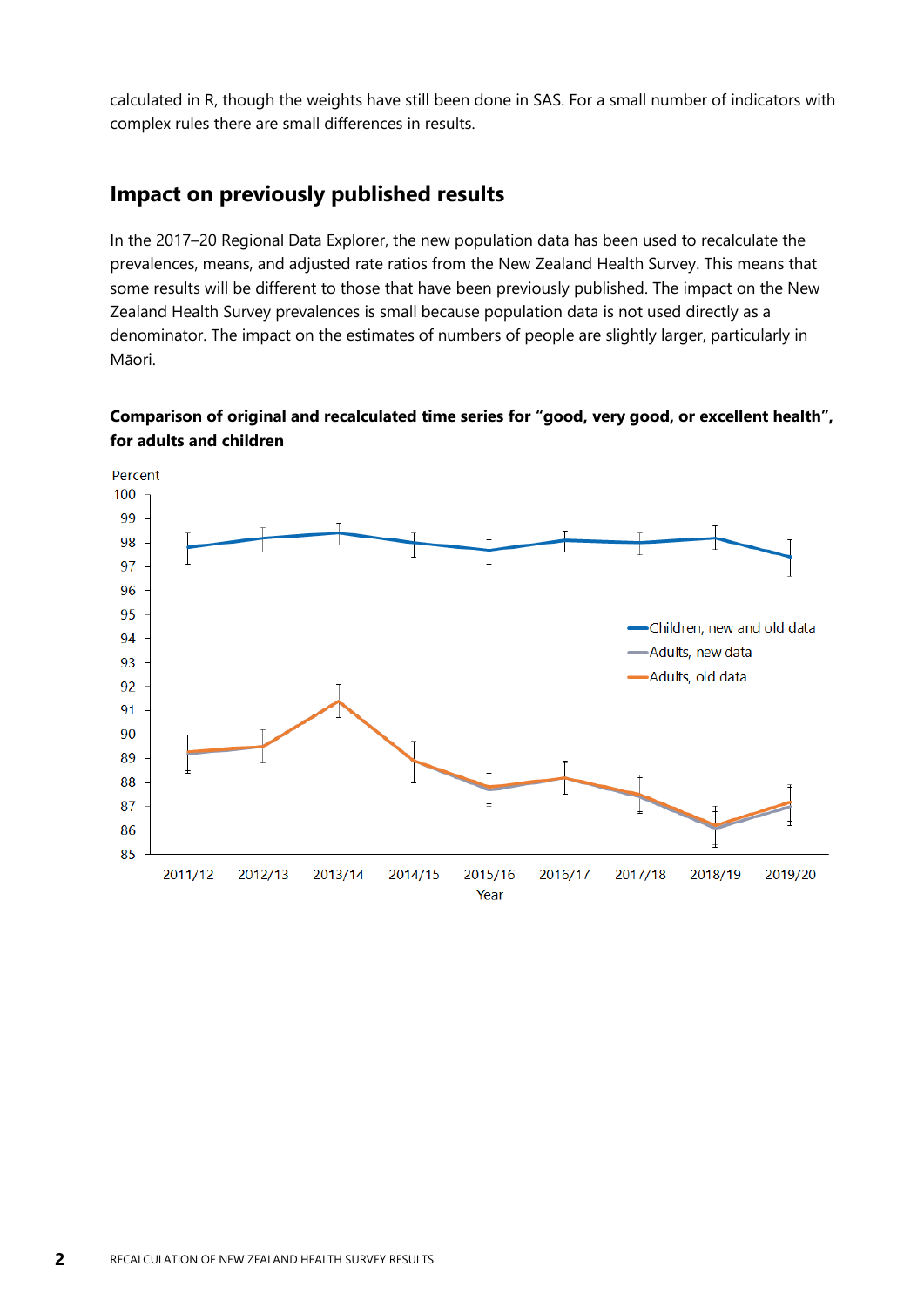

#### **Comparison of original and recalculated time series for unmet need for primary care, for adults and children**